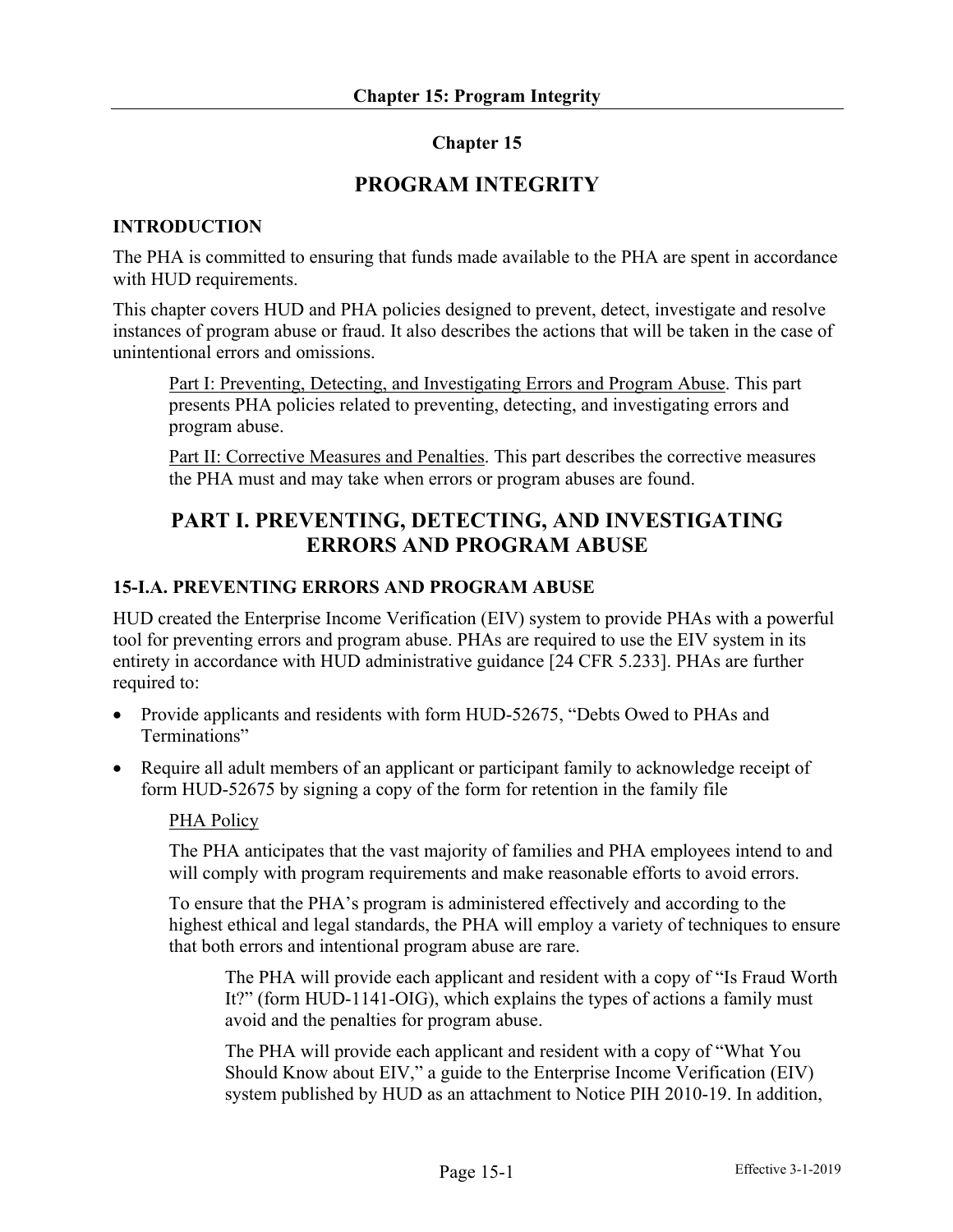## **Chapter 15: Program Integrity**

the PHA will require the head of each household to acknowledge receipt of the guide by signing a copy for retention in the family file.

The PHA will require mandatory orientation sessions for all prospective residents either prior to or upon execution of the lease. The PHA will discuss program compliance and integrity issues. At the conclusion of all program orientation sessions, the family representative will be required to sign a program briefing certificate to confirm that all rules and pertinent regulations were explained to them.

The PHA will routinely provide resident counseling as part of every reexamination interview in order to clarify any confusion pertaining to program rules and requirements.

PHA staff will be required to review and explain the contents of all HUD- and PHA-required forms prior to requesting family member signatures.

The PHA will place a warning statement about the penalties for fraud (as described in 18 U.S.C. 1001 and 1010) on key PHA forms and form letters that request information from a family member.

The PHA will provide each PHA employee with the necessary training on program rules and the organization's standards of conduct and ethics.

At every regular reexamination the PHA staff will explain any changes in HUD regulations or PHA policy that affect residents.

For purposes of this chapter the term *error* refers to an unintentional error or omission. P*rogram abuse or fraud* refers to a single act or pattern of actions that constitute a false statement, omission, or concealment of a substantial fact, made with the intent to deceive or mislead.

# **15-I.B. DETECTING ERRORS AND PROGRAM ABUSE**

In addition to taking steps to prevent errors and program abuse, the PHA will use a variety of activities to detect errors and program abuse.

# **Quality Control and Analysis of Data**

PHA Policy

The PHA will employ a variety of methods to detect errors and program abuse, including:

The PHA routinely will use EIV and other non-HUD sources of up-front income verification. This includes the Work Number and any other private or public databases available to the PHA.

At each annual reexamination, current information provided by the family will be compared to information provided at the last annual reexamination to identify inconsistencies and incomplete information.

The PHA will compare family-reported income and expenditures to detect possible unreported income.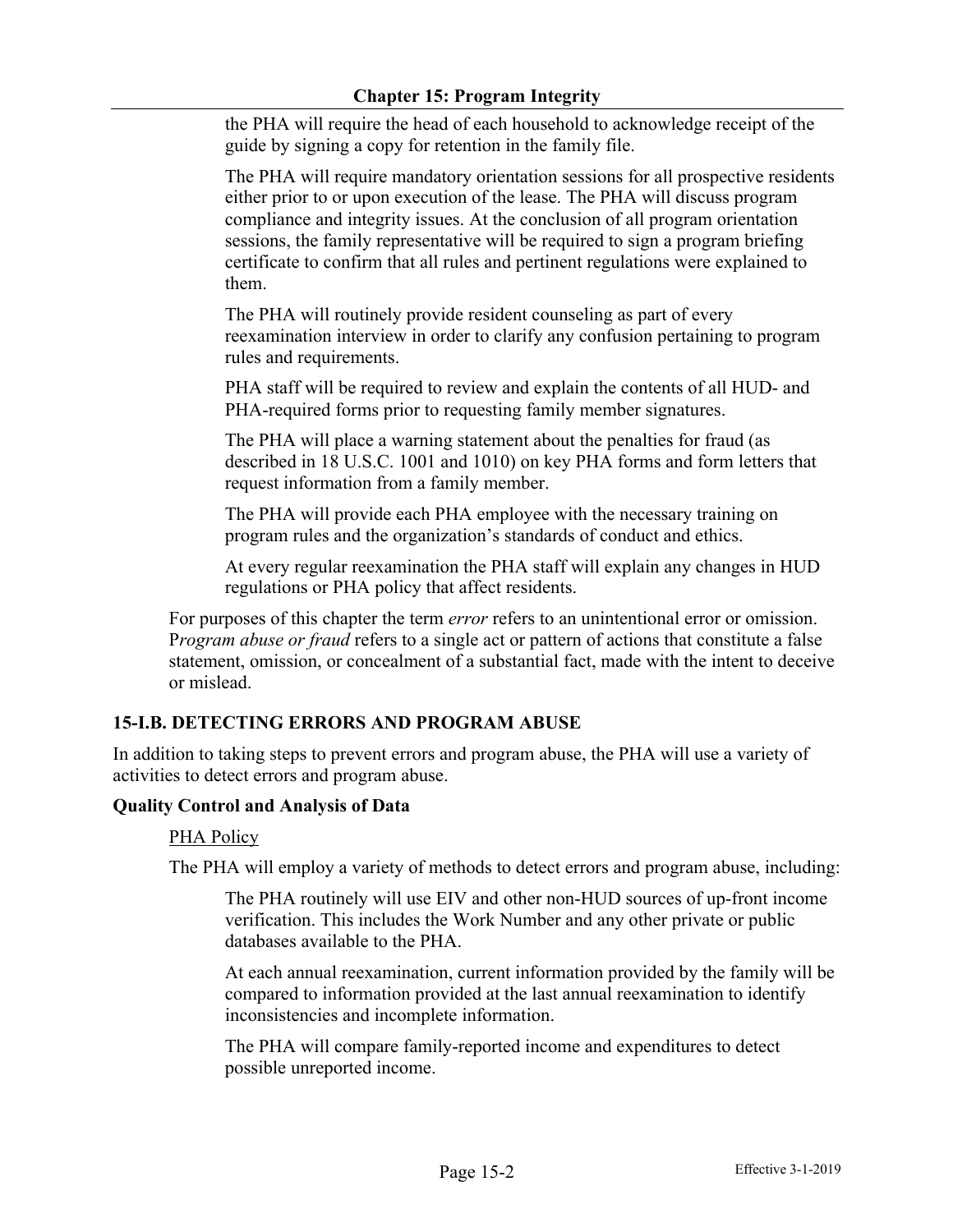#### **Independent Audits and HUD Monitoring**

OMB Circular A-133 requires all PHAs that expend \$500,000 or more in federal awards annually to have an independent audit (IPA). In addition, HUD conducts periodic on-site and automated monitoring of PHA activities and notifies the PHA of errors and potential cases of program abuse.

## PHA Policy

The PHA will use the results reported in any IPA or HUD monitoring reports to identify potential program abuses as well as to assess the effectiveness of the PHA's error detection and abuse prevention efforts.

#### **Individual Reporting of Possible Errors and Program Abuse**

#### PHA Policy

The PHA will encourage staff, residents, and the public to report possible program abuse.

# **15-I.C. INVESTIGATING ERRORS AND PROGRAM ABUSE**

#### **When the PHA Will Investigate**

The PHA will review all referrals, specific allegations, complaints, and tips from any source including other agencies, companies, and individuals, to determine if they warrant investigation. In order for the PHA to investigate, the allegation must contain at least one independently-verifiable item of information, such as the name of an employer or the name of an unauthorized household member.

The PHA will investigate when inconsistent or contradictory information is detected through file reviews and the verification process.

#### **Consent to Release of Information**

The PHA may investigate possible instances of error or abuse using all available PHA and public records. If necessary, the PHA may require families to sign consent forms for the release of additional information.

#### **Analysis and Findings**

The PHA will base its evaluation on a preponderance of the evidence collected during its investigation.

*Preponderance of the evidence* is defined as evidence which is of greater weight or more convincing than the evidence which is offered in opposition to it; that is, evidence that as a whole shows that the fact sought to be proved is more probable than not. Preponderance of evidence may not be determined by the number of witnesses, but by the greater weight of all evidence.

For each investigation the PHA will determine (1) whether an error or program abuse has occurred, (2) whether any amount of money is owed the PHA, and (3) what corrective measures or penalties will be assessed.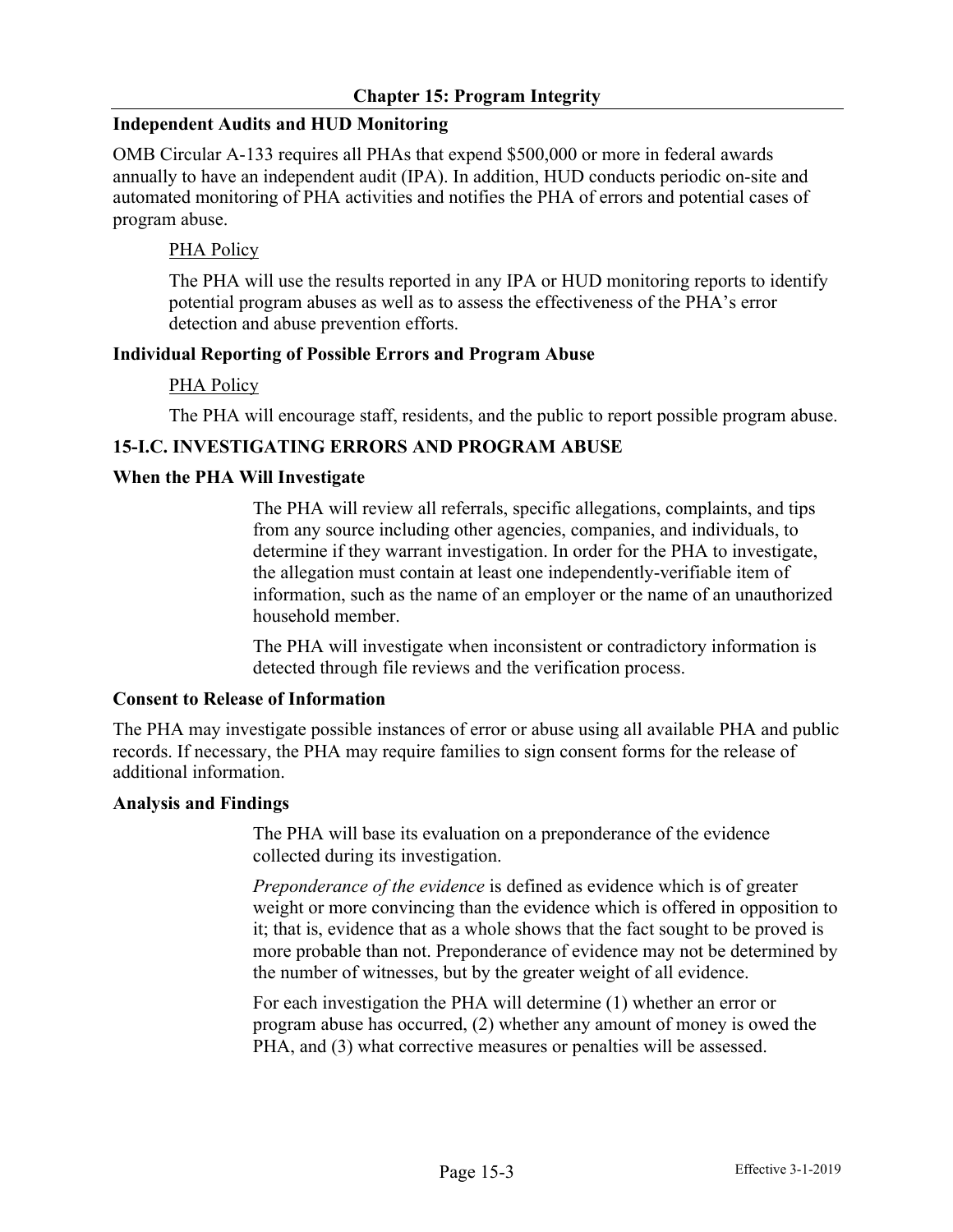## **Consideration of Remedies**

All errors and instances of program abuse must be corrected prospectively. Whether the PHA will enforce other corrective actions and penalties depends upon the nature of the error or program abuse.

## PHA Policy

In the case of family-caused errors or program abuse, the PHA will take into consideration (1) the seriousness of the offense and the extent of participation or culpability of individual family members, (2) any special circumstances surrounding the case, (3) any mitigating circumstances related to the disability of a family member, (4) the effects of a particular remedy on family members who were not involved in the offense.

#### **Notice and Appeals**

The PHA will inform the relevant party in writing of its findings and remedies within 10 business days of the conclusion of the investigation. The notice will include (1) a description of the error or program abuse, (2) the basis on which the PHA determined the error or program abuses, (3) the remedies to be employed, and (4) the family's right to appeal the results through an informal hearing or grievance hearing (see Chapter 14).

# **PART II. CORRECTIVE MEASURES AND PENALTIES**

# **15-II.A. UNDER- OR OVERPAYMENTS**

An under- or overpayment includes an incorrect tenant rent payment by the family, or an incorrect utility reimbursement to a family.

# **Corrections**

Whether it is an overpayment or underpayment, the PHA must promptly implement the correct the tenant rent and any utility reimbursement.

> Increases in the tenant rent will be implemented on the first of the month following a written 30 day notice.

> Any decreases in tenant rent will become effective the first of the month following the discovery of the error.

#### **Reimbursement**

Whether the family is required to reimburse the PHA or the PHA is required to reimburse the family depends upon which party is responsible for the incorrect payment and whether the action taken was an error or intentional program abuse. Policies regarding reimbursement are discussed in the three sections that follow.

# **15-II.B. FAMILY-CAUSED ERRORS AND PROGRAM ABUSE**

General administrative requirements for participating in the program are discussed throughout the ACOP. This section deals specifically with errors and program abuse by family members.

An incorrect rent determination caused by a family generally would be the result of incorrect reporting of family composition, income, assets, or expenses, but also would include instances in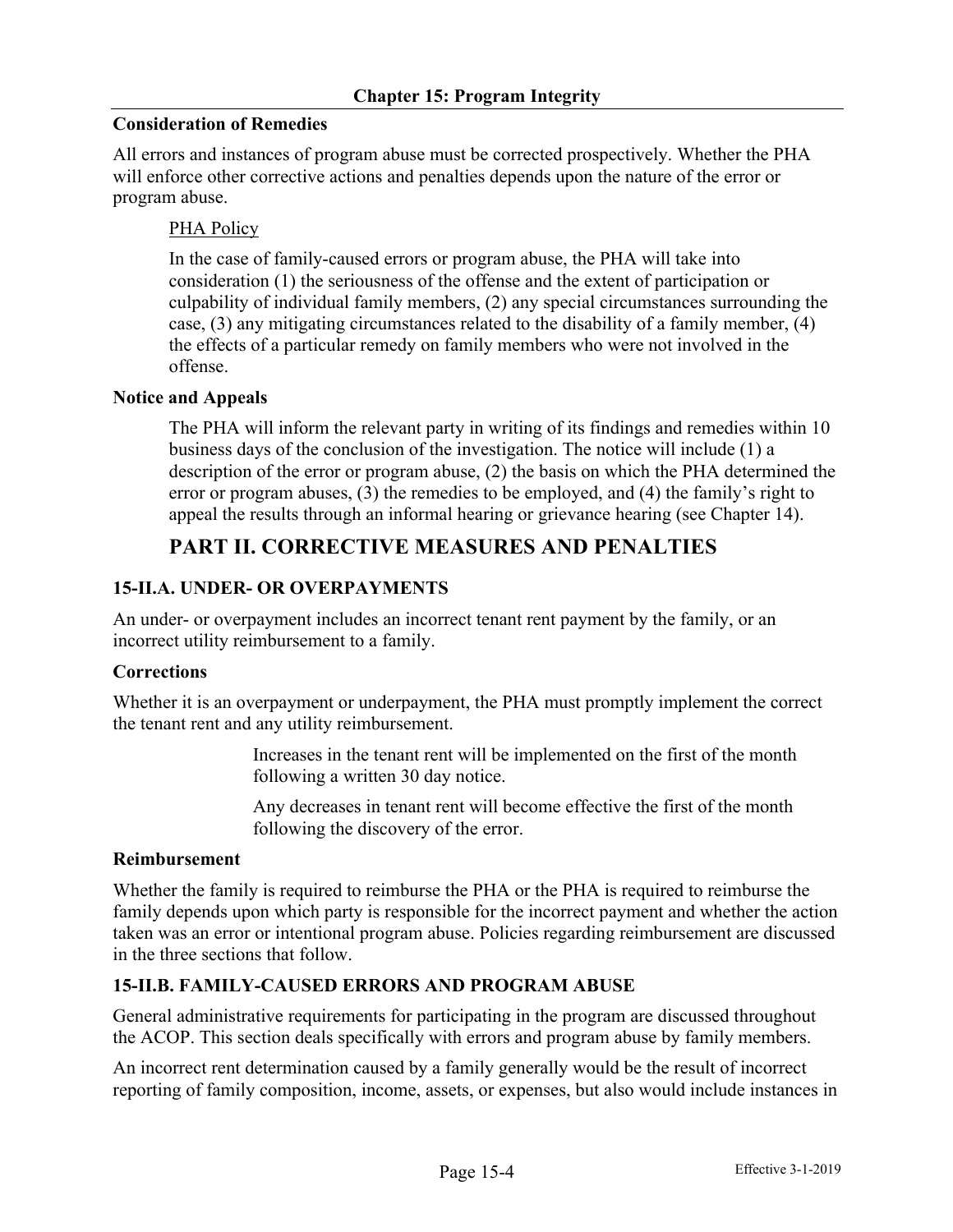which the family knowingly allows the PHA to use incorrect information provided by a third party.

## **Family Reimbursement to PHA**

In the case of family-caused errors or program abuse, the family will be required to repay any amounts of rent underpaid. The PHA may, but is not required to, offer the family a repayment agreement in accordance with Chapter16. If the family fails to repay the amount owed, the PHA will terminate the family's lease in accordance with the policies in Chapter 13.

#### **PHA Reimbursement to Family**

The PHA will not reimburse the family for any overpayment of rent when the overpayment clearly is caused by the family.

#### **Prohibited Actions**

An applicant or resident in the public housing program must not knowingly:

- Make a false statement to the PHA [Title 18 U.S.C. Section 1001].
- Provide incomplete or false information to the PHA [24 CFR 960.259(a)(4)].
- Commit fraud, or make false statements in connection with an application for assistance or with reexamination of income  $[24 \text{ CFR } 966.4 \text{ (l)}(2) \text{ (iii)}(C)]$ .

Any of the following will be considered evidence of family program abuse:

Offering bribes or illegal gratuities to the PHA Board of Commissioners, employees, contractors, or other PHA representatives

Offering payments or other incentives to a third party as an inducement for the third party to make false or misleading statements to the PHA on the family's behalf

Use of a false name or the use of falsified, forged, or altered documents

Intentional misreporting of family information or circumstances (e.g., misreporting of income or family composition)

Omitted facts that were obviously known by a family member (e.g., not reporting employment income)

Admission of program abuse by an adult family member

The PHA may determine other actions to be program abuse based upon a preponderance of the evidence, as defined earlier in this chapter.

#### **Penalties for Program Abuse**

In the case of program abuse caused by a family the PHA may, at its discretion, impose any of the following remedies.

The PHA may require the family to repay any amounts owed to the program (see 15-II.B., Family Reimbursement to PHA).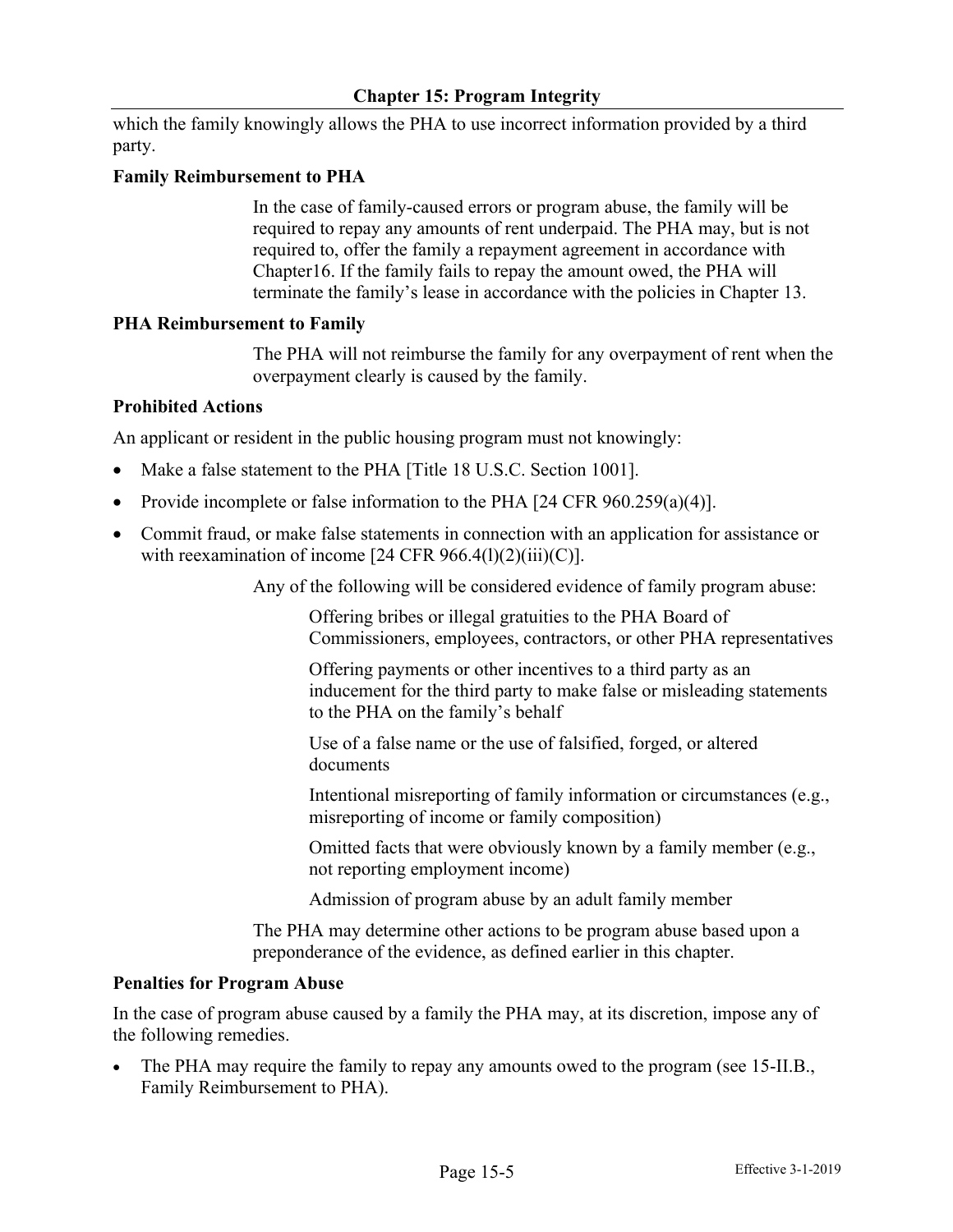- The PHA may require, as a condition of receiving or continuing assistance, that a culpable family member not reside in the unit. See policies in Chapter 3 (for applicants) and Chapter 13 (for residents).
- The PHA may deny admission or terminate the family's lease following the policies set forth in Chapter 3 and Chapter 13 respectively.
- The PHA may refer the family for state or federal criminal prosecution as described in section 15-II.D.

# **15-II.C. PHA-CAUSED ERRORS OR PROGRAM ABUSE**

The responsibilities and expectations of PHA staff with respect to normal program administration are discussed throughout the ACOP. This section specifically addresses actions of a PHA staff member that are considered errors or program abuse related to the public housing program. Additional standards of conduct may be provided in the PHA personnel policy.

PHA-caused incorrect rental determinations include (1) failing to correctly apply public housing rules regarding family composition, income, assets, and expenses, and (2) errors in calculation.

#### **Repayment to the PHA**

The family is not required to repay an underpayment of rent if the error or program abuse is caused by PHA staff.

#### **PHA Reimbursement to Family**

The PHA will reimburse a family for any overpayment of rent, regardless of whether the overpayment was the result of staff-caused error or staff program abuse. This may be in the form of credit being applied to tenant account.

## **Prohibited Activities**

Any of the following will be considered evidence of program abuse by PHA staff:

Failing to comply with any public housing program requirements for personal gain

Failing to comply with any public housing program requirements as a result of a conflict of interest relationship with any applicant or resident

Seeking or accepting anything of material value from applicants, residents, vendors, contractors, or other persons who provide services or materials to the PHA

Disclosing confidential or proprietary information to outside parties

Gaining profit as a result of insider knowledge of PHA activities, policies, or practices

Misappropriating or misusing public housing funds

Destroying, concealing, removing, or inappropriately using any records related to the public housing program